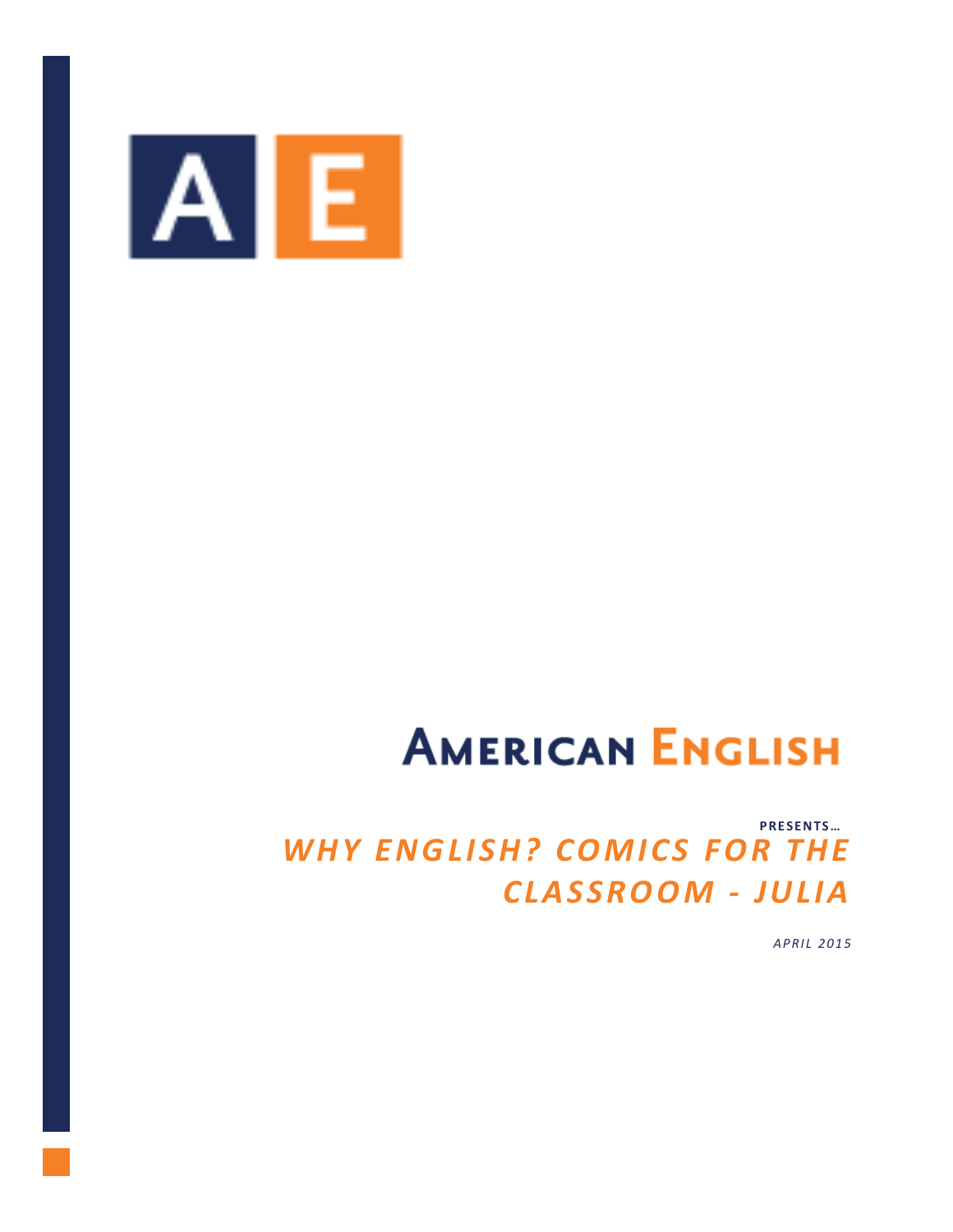

#### WHY ENGLISH? COMICS FOR THE CLASSROOM - JULIA

#### **LEVEL**

Intermediate-Advanced **GOALS** Learn about the importance of dreams and goals Learn about the important exports of your country Practice speaking, listening and writing skills through the story of Julia Practice making predictions

#### **MATERIALS**

- *Why English? Comics for the Classroom Julia* (p. 31-34)
- *Stronger and Stronger* lyrics (included in this activity packet) • Stronger and Stronger mp3 (available at
- [http://americanenglish.state.gov/files/ae/resource\\_files/daniel\\_ho\\_-\\_stronger.mp3\)](http://americanenglish.state.gov/files/ae/resource_files/daniel_ho_-_stronger.mp3)
- Trace Effects Chapter 5 (optional) (available a[t http://americanenglish.state.gov/trace-effects\)](http://americanenglish.state.gov/trace-effects)
- Trace Effects Chapter 5 Comic Book (optional)
	- o The Chapter 5 Comic Book can be found on the Trace Effects Teacher Edition DVD

#### **PREPARATION**

- 1) Read through all the materials carefully. Several class periods could be used for this activity, or it could be shortened for use in a single class. Decide which approach is best for your class.
- 2) For this lesson, students will work in pairs, so make enough materials for each pair.
- 3) Before class, read through the *Why English? Comics for the Classroom – Julia* (pp. 31-34).
- 4) Print out the Julia comic. Prepare enough copies for each pair of students to have one.
- 5) Cut the printed copies of the Julia comic according to the guidelines in Appendix 1. The comic should be cut into four sections. Each pair of students will need each section of the comic.
- 6) Prepare copies of the lyrics to the song *Stronger and Stronger* for each student.
- 7) Prepare sheets of paper for students to use to create posters for Julia's potatoes.
- 8) As an **optional** activity for more advanced students, have copies of *Trace Effects* Chapter 5 for students to play.
- 9) As an **optional** activity for more advanced students, have copies of the Trace Effects Chapter 5 comic book for students to read.

#### **PROCEDURES**

#### **Creating Context - Reading the Comic**

- 1) Begin class by asking students what dreams they have or have had in the past. Have all their dreams been taken seriously? Have students engage in a think, pair, share.
	- a. Give students two minutes to write down a dream they have or had
	- b. Place students in pairs and have them share their dreams with their partners
	- c. Call on pairs and have each student share the dream of their partner
- 2) Tell the class that today they will be discussing dreams. While still with their partners, ask the students what they would do if were told they could not follow their dreams. Would they still try to follow them?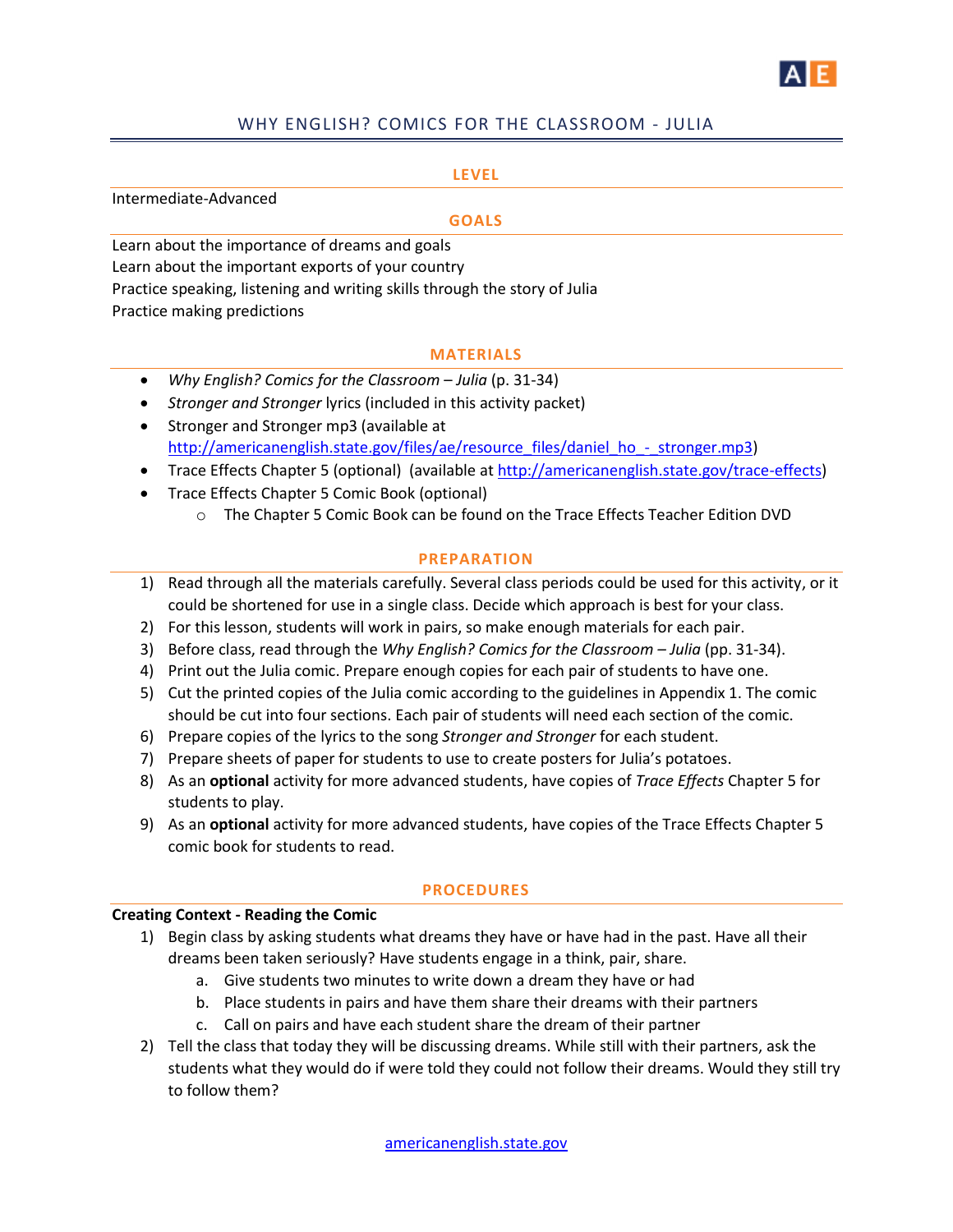

- 3) Give each student pair Section 1 of the Julia comic. After they have read it, ask the students the following:
	- a. What do Julia and her mother fight over?
	- b. What do you think will happen next?
	- c. Do you think Julia's father will support Julia or Julia's mother?
- 4) Give students Section 2 of the comic. After they have read it, draw their attention to the third panel. Ask them the following:
	- a. Why does Julia run away crying?
	- b. What do they think happened next? Will Julia give up on her dream?
- 5) Give students Section 3 of the comic. After they have read it, draw their attention to the third to the last panel. Direct the students' attention to the light over Julia's head. In many cultures this symbolizes someone have a good or "bright" idea. Ask them the following:
	- a. What does the man want from Julia's father?
	- b. Does Julia's father understand the man? Why or why not?
	- c. What do they think Julia's "bright" idea is?
- 6) Give students Section 4 of the comic. After they have read, ask them the following:
	- a. How does Julia save the day?
	- b. What does Julia's father think of her studying English now?
	- c. Does Julia have a new job helping her father? What is Julia's new job?

#### **Making Connections – Julia and** *Stronger and Stronger*

- 7) Now that students have read the comics, ask them what they think about Julia's dream. Was it good for Julia not to give up?
- 8) Pass out the *Stronger and Stronger* lyrics to the class. Give students a few moments to read through the lyrics and ask about any vocabulary questions they may have.
- 9) Play the song *Stronger and Stronger*. For the first time students can listen and follow along silently. After they know the tune, play it again and encourage students to sing along.
- 10) After the sing-along, have the students do another think, pair, share. Ask students: how does the song *Stronger and Stronger* match the Julia comic? Have students write down their answer, then share their idea with their partner. Finally, encourage students to share their answers with the class.
- 11) **Optional Activity:** Have students take the lyrics from *Stronger and Stronger* and match them with the panels of the Julia comic. For example students may match the lyrics:

I'm off to chase those silly dreams you always warned me about.

Don't take it personal. It's not to prove you wrong but me right.

'Cause you know I'm right you'll see the light without a shadow of doubt

These lyrics can match the panel of Julia running away from the table after the disagreement with her parents.

#### **Expanding the Idea – Peruvian Potatoes Poster Promotion**

- 12) In the comic, Julia's family sells potatoes. Potatoes are indigenous, or native, to the Andes Mountains of South America where Peru is located. In Peru, potatoes are a part of the culture as a native crop. What products are indigenous to your country? As a class, list as many as you can.
- 13) Pass out blank sheets of paper to the pairs of students. Have them develop an advertisement poster for an indigenous product of their country they would like to sell. Have them create a poster that promotes this product.

[americanenglish.state.gov](http://americanenglish.state.gov/)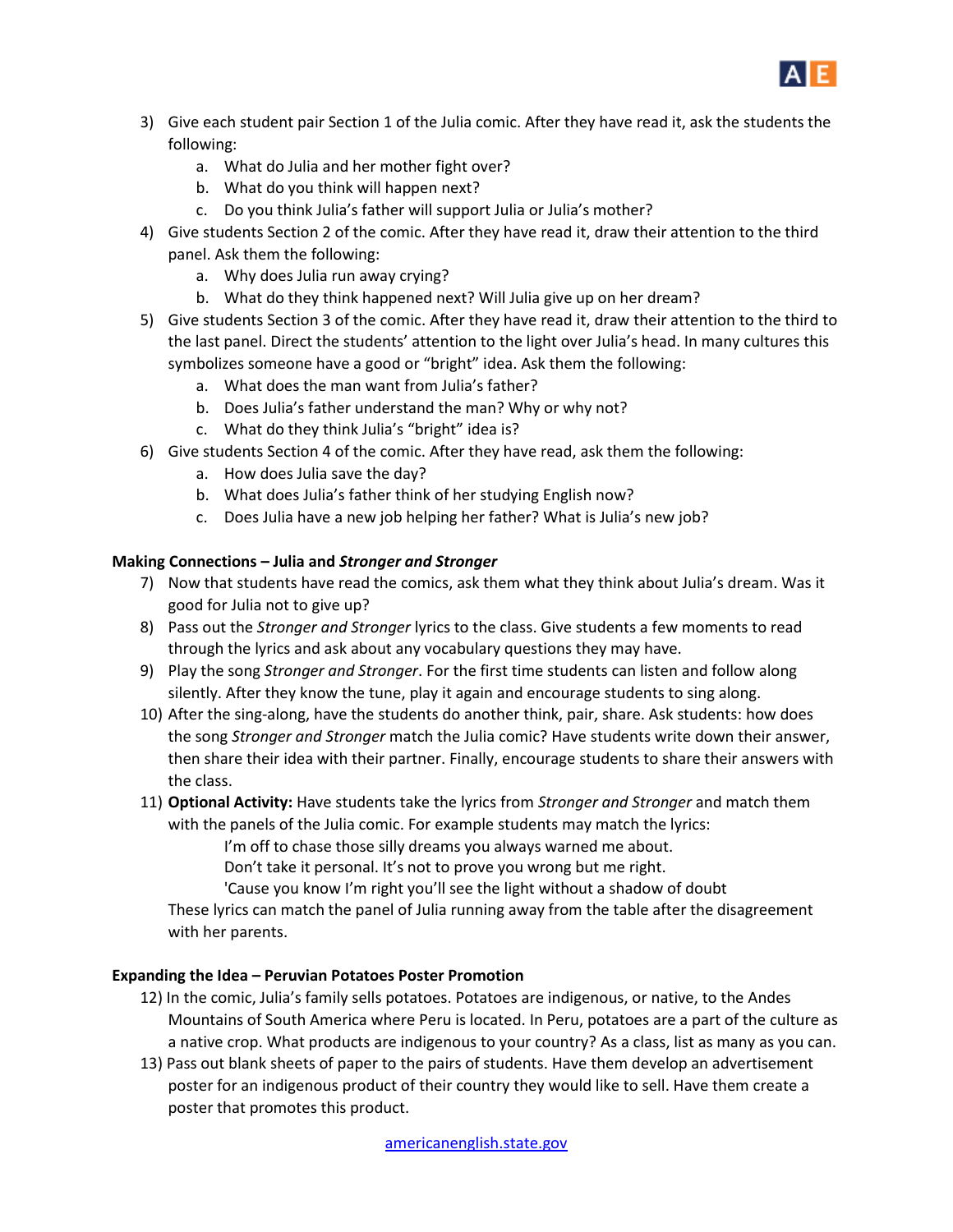

14) When students have completed the posters (either in class or as homework), have them display the posters around the classroom. Split the pairs of students so that one stays at the poster to describe it to classmates, while the other member of the pair rotates around the room to see the posters of the other student pairs. If time permits, have the students switch roles so they each have an opportunity to discuss the poster and to hear about the posters of the other pairs.

#### **ADAPT IT TO YOUR CLASS**

- The story of Julia and the pressure she gets to follow the family business is similar to the story of Neela in Chapter 5 of *Trace Effects*. In Neela's story, she is pressured to give up her dream of working in fashion to help her father run the family newsstand. As an optional activity have students play Chapter 5 of *Trace Effects*. After they play, have the students write compare/contrast paragraphs on the stories of Julia and Neela.
- If your class has already played through Chapter 5 of *Trace Effects* you can find the Chapter 5 comic book on the Teacher Edition DVD of *Trace Effects*. Have the students read the comic and make connections between the stories of Julia and Neela. Students can report on the stories as either a paragraph for homework or as an in class report.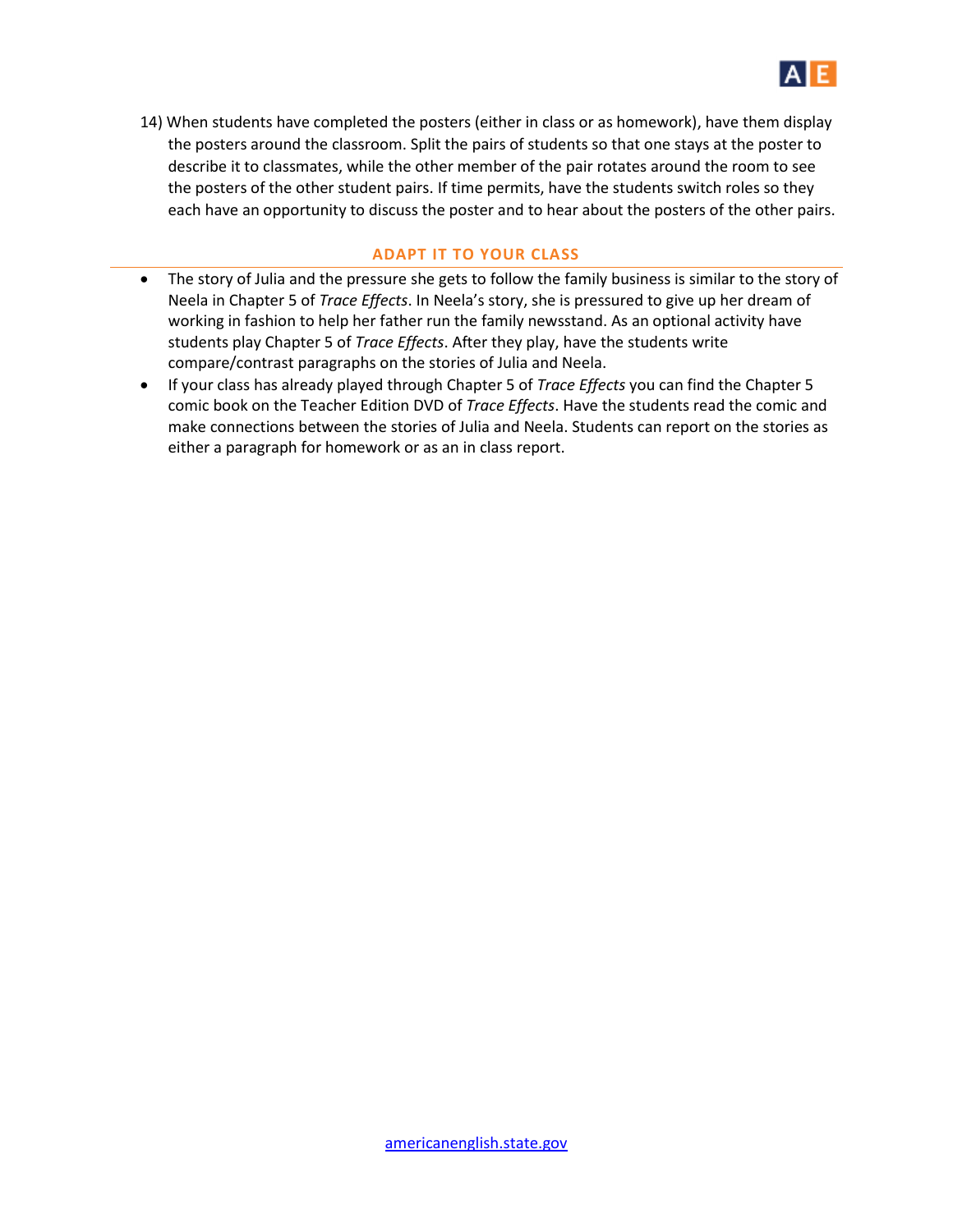

### **Appendix 1: Julia Comic Cut-Up Guide**